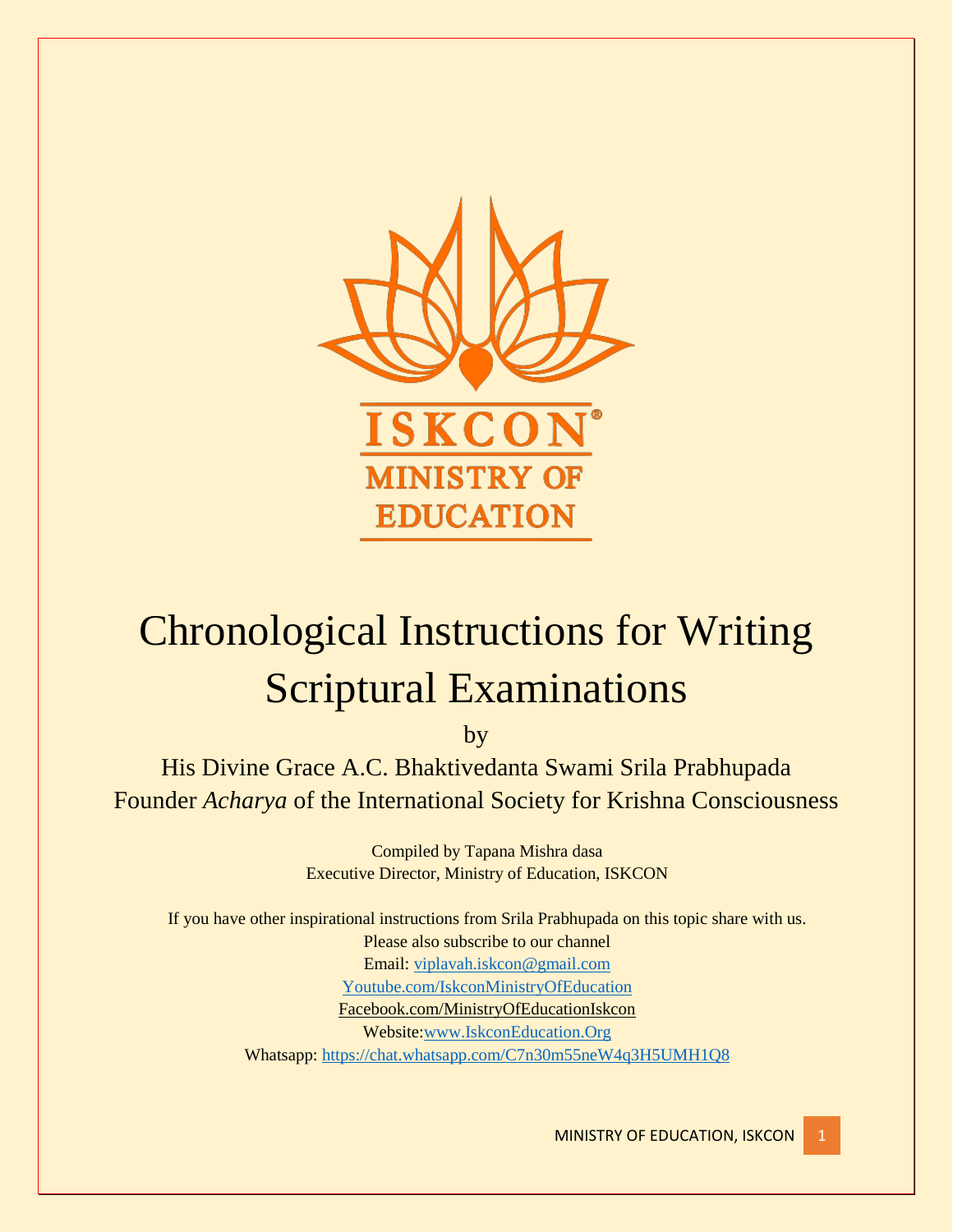"If you become preacher member, in that case you will have to pay once Rs 10/- only for the degree of 'Bhakti-sastri' which will be awarded to you by registered certificate of degree for your becoming preaching member of the League and doing the necessary preaching work on behalf of the League. The preaching work is conducted as follows: (1) As soon as you get the certificate of degree of 'Bhakti-sastri' at once you become a bona fide preacher of this institution and for this you will have to read 'Bhagavad-gita' regularly."

> *Letter to Brother – Unknown Place September 1955*

"Regarding the examination, you are already a passed student so don't be afraid of it. When the examination will be held, you will find the questions so easy that within a few minutes you shall be able to answer them all. I wish to introduce this examination system so that in the future our students may not remain unconcerned with these books we are publishing. These books are not material knowledge. To a sincere student, all of the contents of these books become revealed from within, even if he has not thoroughly studied them all."

> *Letter to Hamsaduta, Los Angeles, 12 January, 1968*

"In addition to our chanting our 16 rounds daily, we must all read at least one chapter of the Bhagavad Gita. Read one chapter one day then go on to the next chapter the next day and in this way, after 18 days, we will have completed one reading. After four or five such complete reading we will know Bhagavad Gita as it is and our questions and doubts will be answered. We are printing these books not for money but so that all devotees will read and understand. … On Janmastami day, next September, those students who wish may take an examination on Bhagavad Gita. Those passing will receive a certificate and title of 'Bhakti Shastri', an official ministerial status. Guests may also take this exam for a fee of \$10.00."

> *Memo to all temples: New York, November 24, 1968*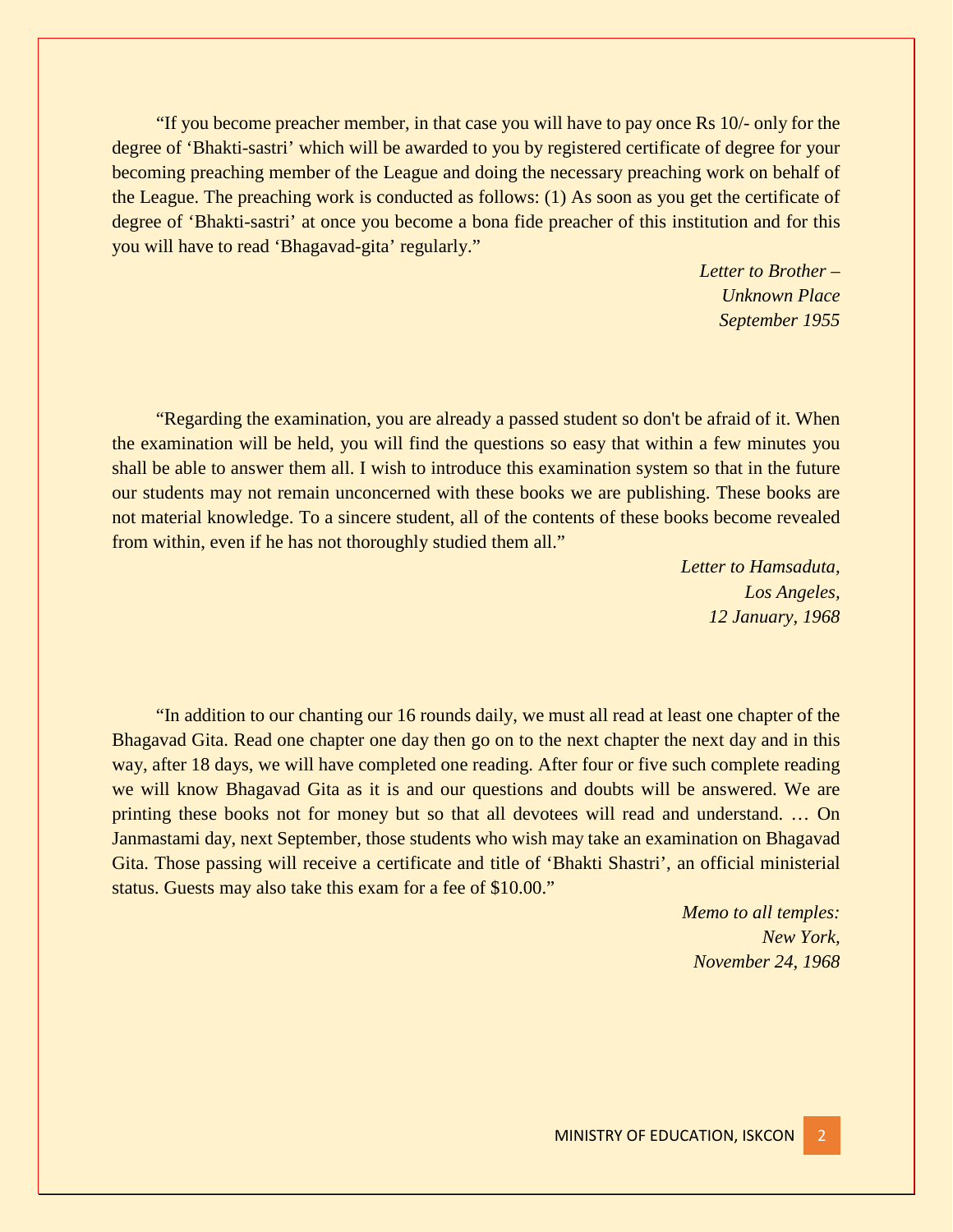"I request you all to keep one copy of this Bhagavad-gītā, every one of you, and read it carefully. And there will be examination in the coming September. So... Of course, that is voluntary. But I request you to prepare for the examination next September. And one who will pass the examination will get the title Bhakti-śāstrī."

> *Lecture on BG 2.8-12 – Los Angeles, November 27, 1968*

"You'll get designation, 'Bhakti-śāstrī' So you read carefully Bhagavad-gītā. Everything is there. Every word, every line is so, I mean to say, instructive. It is simply... That is the basic principle of spiritual knowledge. Now we have presented. Every one of you should very carefully read. Every one of you must have one book and read it carefully and appear in the examination next Janmāṣṭamī. You'll get designation, Bhakti-śāstrī."

> *Lecture on BG 2.26, Los Angeles, December 6, 1968*

"Next January there will be an examination on this Bhagavad-gita. Papers will be sent by me to all centers, and those securing the minimum passing grade will be given the title as Bhaktisastri. Similarly, another examination will be held on Lord Caitanya's Appearance Day in February, 1970 and it will be upon Srimad-Bhagavatam and Bhagavad-gita. Those passing will get the title of Bhakti-vaibhava. Another examination will be held sometimes in 1971 on the four books, Bhagavad-gita, Srimad-Bhagavatam, Teachings of Lord Caitanya, and Nectar of Devotion. One who will pass this examination will be awarded with the title of Bhaktivedanta. I want that all of my spiritual sons and daughters will inherit this title of Bhaktivedanta, so that the family transcendental diploma will continue through the generations. Those possessing the title of Bhaktivedanta will be allowed to initiate disciples. Maybe by 1975, all of my disciples will be allowed to initiate and increase the numbers of the generations. That is my program. So we should not simply publish these books for reading by outsiders, but our students must be well versed in all of our books so that we can be prepared to defeat all opposing parties in the matter of selfrealization."

> *Letter to Hamsaduta, Los Angeles, 3 January 1969*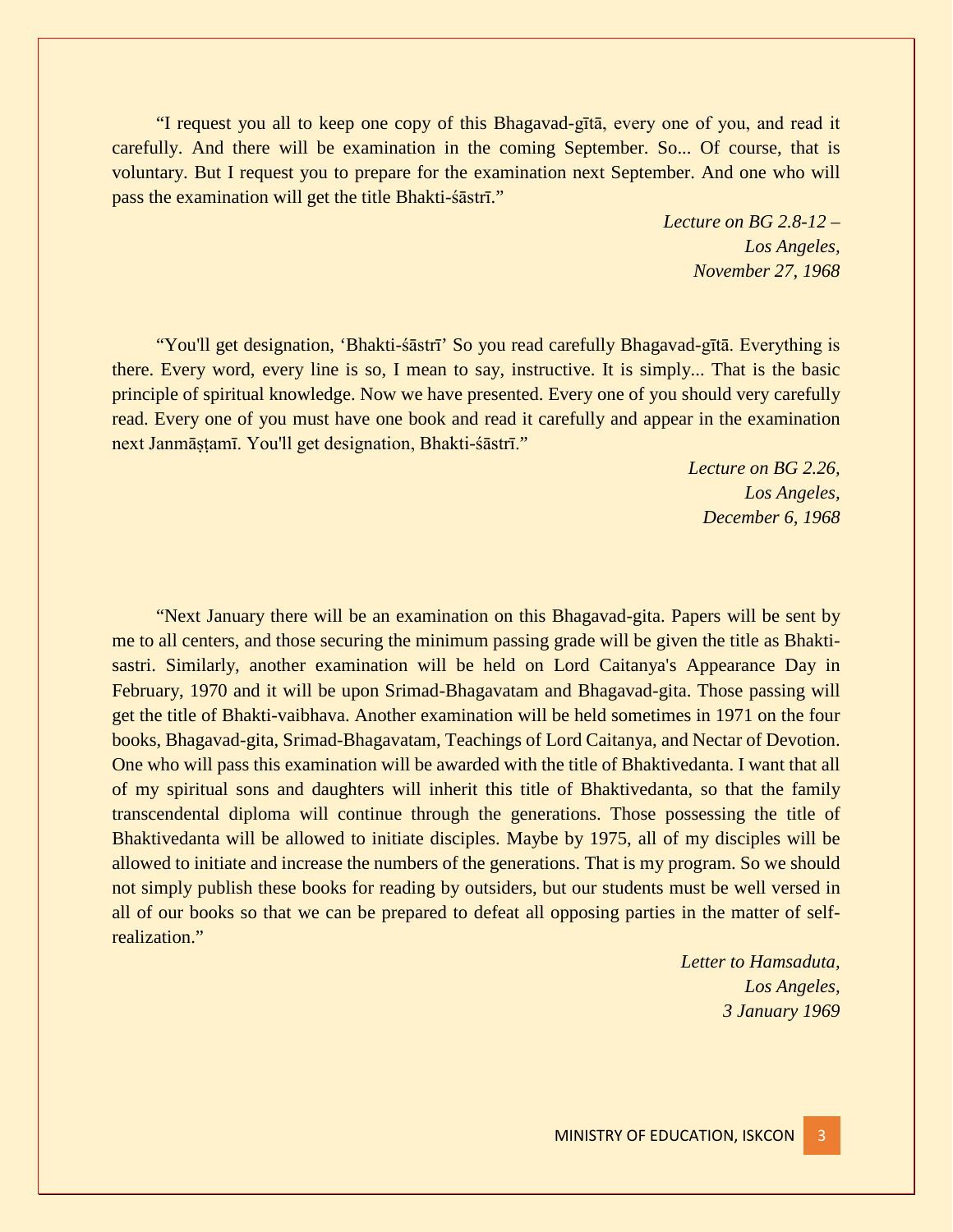"So you have now taken charge of the sunrise of New Vrndavana. Our program is there for constructing seven temples. One Rupanuga Vidyapitha—that is a school for educating *brahmanas* and Vaisnavas. We have enough of technological and other types of educational institutions, but perhaps there is none where actual *brahmanas* and Vaisnavas are produced. So we will have to establish an educational institution for that purpose. A first examination will be held sometimes next January on Bhagavad-gita As It Is, and those passing will have the degree of Bhakti-sastri. Next year we will hold an examination on Srimad-Bhagavatam, and the person who passes will have the title Bhakti-vaibhava. And the next year we shall hold an examination on Teachings of Lord Caitanya, Nectar of Devotion and Vedanta Sutra, and those who will successfully pass will be awarded with the title of Bhaktivedanta. By 1975, all of those who have passed all of the above examinations will be specifically empowered to initiate and increase the number of the Krishna Consciousness population."

> *Letter to: Kirtanananda, Los Angeles 12 January 1969*

"Read Bhagavad-gita As It Is very carefully, and we are going to hold an examination next year in January upon this book. I hope that you will be enough expert in this Krishna Consciousness science to pass the examination and be awarded with the title of 'Bhakti-sastri', one who knows the principles of devotional service. So think over these matters discussed herein very carefully, and Krishna will help you in all respects."

> *Letter to Kanupriya Los Angeles 15 January 1969*

"Regarding Brahma-samhita, this book shall be included in the examination of the second year along with Srimad-Bhagavatam. I don't know why you are so concerned with starting the Bhakti-Rasamrta-Sindhu already. First study carefully the Bhagavad-gita As It Is. This is the most important book for you to learn at first."

> *Letter to Hamsaduta, 21st January, 1969*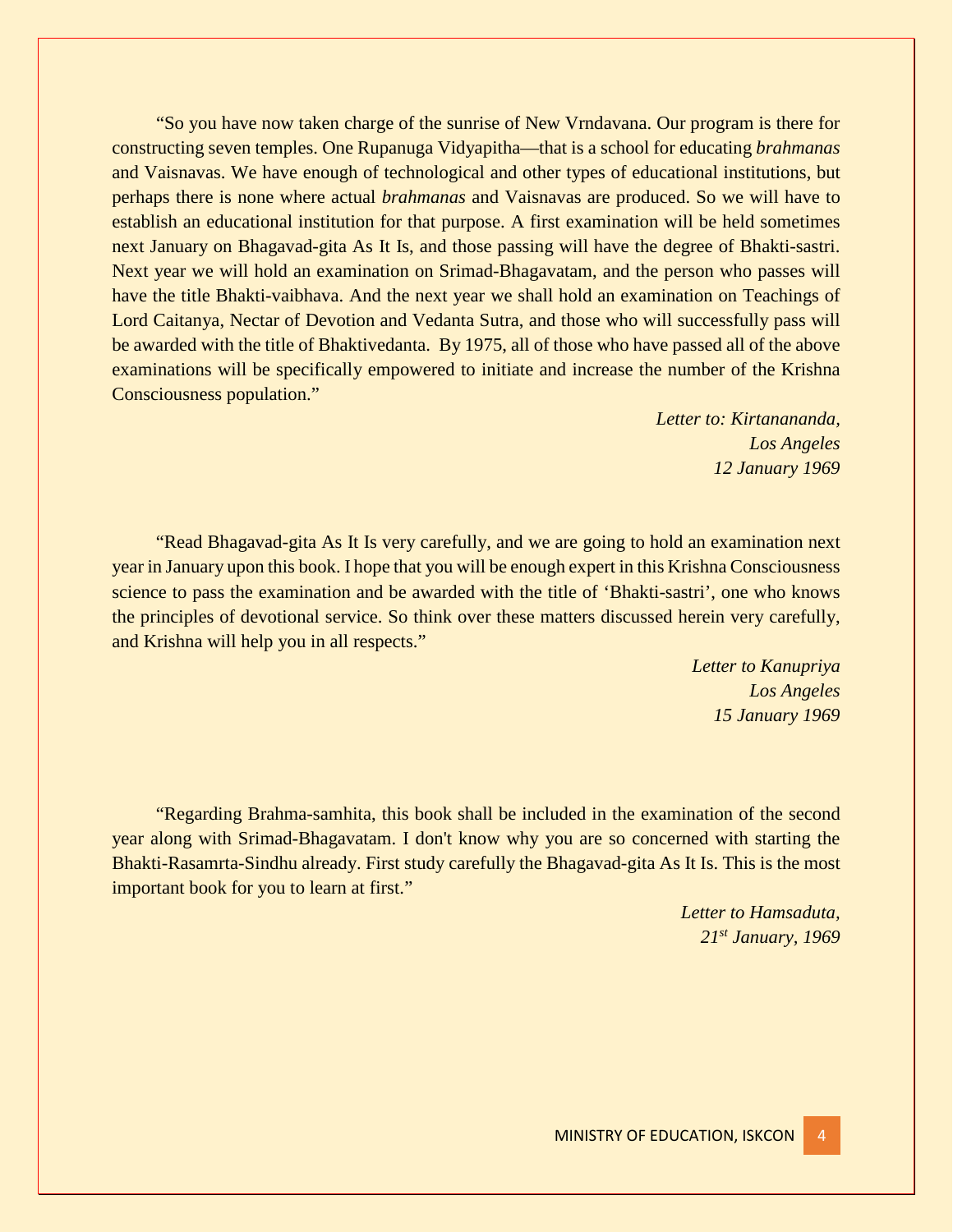"Regarding your questions about the examinations to be given, the girls will also be able to take these. In Krsna consciousness there is no distinction between girls and boys. The girls also may become preachers if they are able."

> *Letter to Himavati, 24th January, 1969*

"We wish to hold examinations and award titles such as Bhakti-sastri, Bhakti-vaibhava, and Bhaktivedanta. The whole program will continue for seven years, and the students who will be fully engaged in this study of a seven year course will be classified in the 4-D section of the draft board. Such students will not be called for military activities. In January of 1970 we will be holding an examination among all of our students on this book, and those who will pass shall be awarded with the title of Bhakti-sastri."

> *Letter to Aniruddha Los Angeles 4th February, 1969*

"I think you may have already heard that in January of 1970 we will be holding an examination among all of our students on this book, and those who will pass shall be awarded with the title of Bhakti-sastri. With these examinations I wish to encourage all my disciples to very carefully learn this philosophy of Krishna Consciousness because there is so many preachers who will be required to bring this message to all of the corners of the earth. Caitanya Mahaprabhu has predicted that this movement of Krishna Consciousness will one day be spread into every village and town, and everywhere there will be found chanting of Hare Krishna. 'Bhakti-sastri' is awarded after extensive study of Bhagavad-gita, Easy Journey, and Nectar of Devotion."

> *Letter to Mahapurusa Los Angeles 7th February 1969*

"This is my idea of the general plan for the questionnaire: You can work it out more elaborately as may be required.

Q. 3. Curriculums: Study of Bhagavad Gita As It Is; Srimad Bhagavatam; (3 vol.); Nectar of Devotion; Teachings of Lord Chaitanya; Vedanta Sutra. (In this way, arrange the curriculum program around these our books, and the professors, those who have been with us ample time, such as Brahmananda, Hayagriva, Kirtanananda, and have also academic qualifications). This is the complete course requiring to study 7 years. When the first exam is given the student making passing grade is given the title of Bhakti-sastri, second exam, Bhaktivaibhava, 3rd exam, Bhaktivedanta."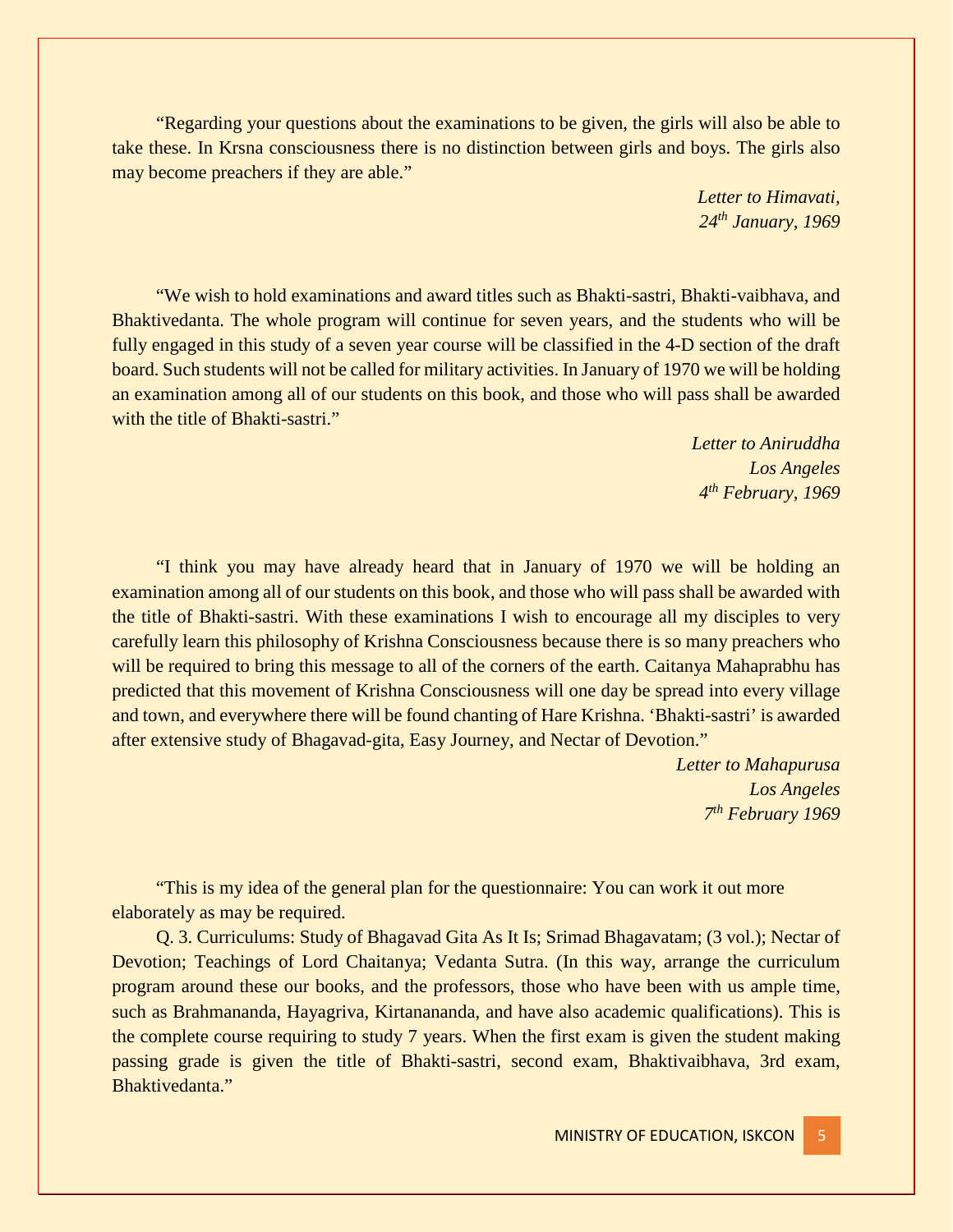*Letter to all temples Hawaii, 14 March 1969 (in response to letter to Prabhupada from Сalifornia headquarters selective service..)*

"Yes, we must set up our society as a school as best we can—I have already sent you letter. Please formulate the whole curriculum because we have to immediately submit to the Draft department and if this is accepted that will be great gain for our society. 'Bhakti-sastri' is awarded after extensive study of Bhagavad-gita, Easy Journey, and Nectar of Devotion. 'Bhakti-vaibhava' is awarded after study of Vedanta-sutra and Srimad-Bhagavatam on a preliminary basis; and 'Bhaktivedanta' the highest title, is awarded after extensive study of Caitanya-caritamrta."

> *Letter to Brahmananda Hawaii 23 March, 1969*

"Now you read Bhagavad-gītā very carefully. In our examination next January... Yes. From Bhagavad-gītā for title of bhakti-śāstrī. Now we have to make our organization regularly a spiritual institution so that we may be recognized, and our students may be freed from this draft board requisition."

> *Room Conversation, Boston, April 27, 1969.*

"I have signed the certificate and sent it to New York for counter signature of the president, entitling you as Bhakti-sastri. The certificate was finally made a little hastily, so the printing is not to my full satisfaction. I have asked Aravinda to make a nicer copy, and if you like, we can give you this nicer copy later on. You remark that in New Vrindaban the capacity is lacking for taking care of the children. If you can organize a higher level school of theology under your care, I shall very much appreciate it. In Los Angeles, although the place is nice, it is already almost congested. We are planning ministerial status documents through the lawyer here, and it is almost prepared. This document will be submitted to the draft board, and copies will be sent to other centers for doing the necessary arrangements. Bhakti-sastri is actually recognition, accepting a person that he knows the principles of devotional service."

> *Letter to Rupanuga, Los Angeles, 24 July 1969*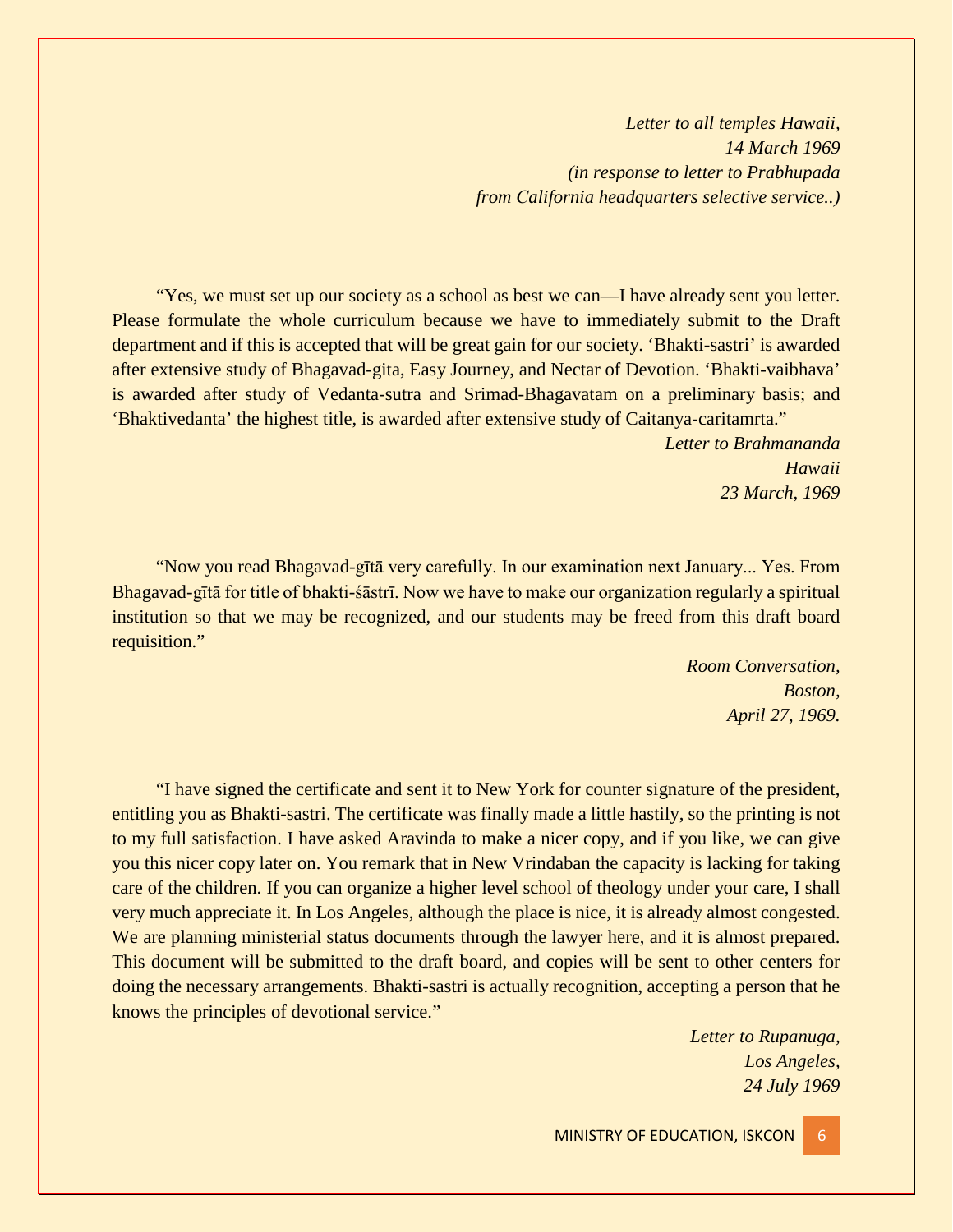"Regarding the higher school of theology, according to the Vedic system it is not at all difficult. The students are taught by the spiritual master, or the teacher, and the students themselves go from door to door for begging alms, and because everyone's son is in the asrama, nobody declines to give alms. So there is no financial difficulty at all; but I do not know what to do in your country. There are so many laws. We have to adjust things to the circumstances. I think as soon as our Institution becomes formal, as Tamala Krsna is doing through the lawyer, it will be easier to start a theological school."

> *Letter to Rupanuga, 8th August, 1969*

# FIRST YEAR BHAKTISASTRI EXAMINATION

September 4th, 1969

# time: 9:00 AM to 12:00 Noon

#### Janmastami Ceremony

Answer any ten of the following questions with reference to the context of scriptures like Bhagavad-gita As It Is, Brahma Samhita and Isopanisad. The full mark for each question is 100.

- 1. Who is Krsna?
- 2. What is your relationship with Krsna?
- 3. What are you expected to do with your relationship to Krsna?
- 4. What is the aim of Krsna Consciousness?
- 5. What do you mean by religion?
- 6. Is Krsna Consciousness a type of religion or religious faith?
- 7. How do you distinguish between religion and faith?
- 8. Can religion or faith be changed from one type to another?
- 9. How do you distinguish between changeable and eternal religion?
- 10. What are the different types of religious faiths?
- 11. Can religion be manufactured by philosophical speculation? Who created religion

first?

- 12. What is the greatest common engagement of religious men?
- 13. Do you believe that Krsna is the Supreme Personality of Godhead?
- 14. If you believe, how do you substantiate? If not, what is your reason?
- 15. What is Brahman, Paramatma and Bhagavan?

NB: Answer papers with some contribution to my book fund may be submitted to me. I shall personally examine the papers, and those who will pass will be sent a certificate of Bhaktisastri in due course. The minimum passing mark is 300 out of 1,000.

> A.C. Bhaktivedanta Swami *Letter to Bhakti Sastri Examination, Los Angeles, 4 September 1969*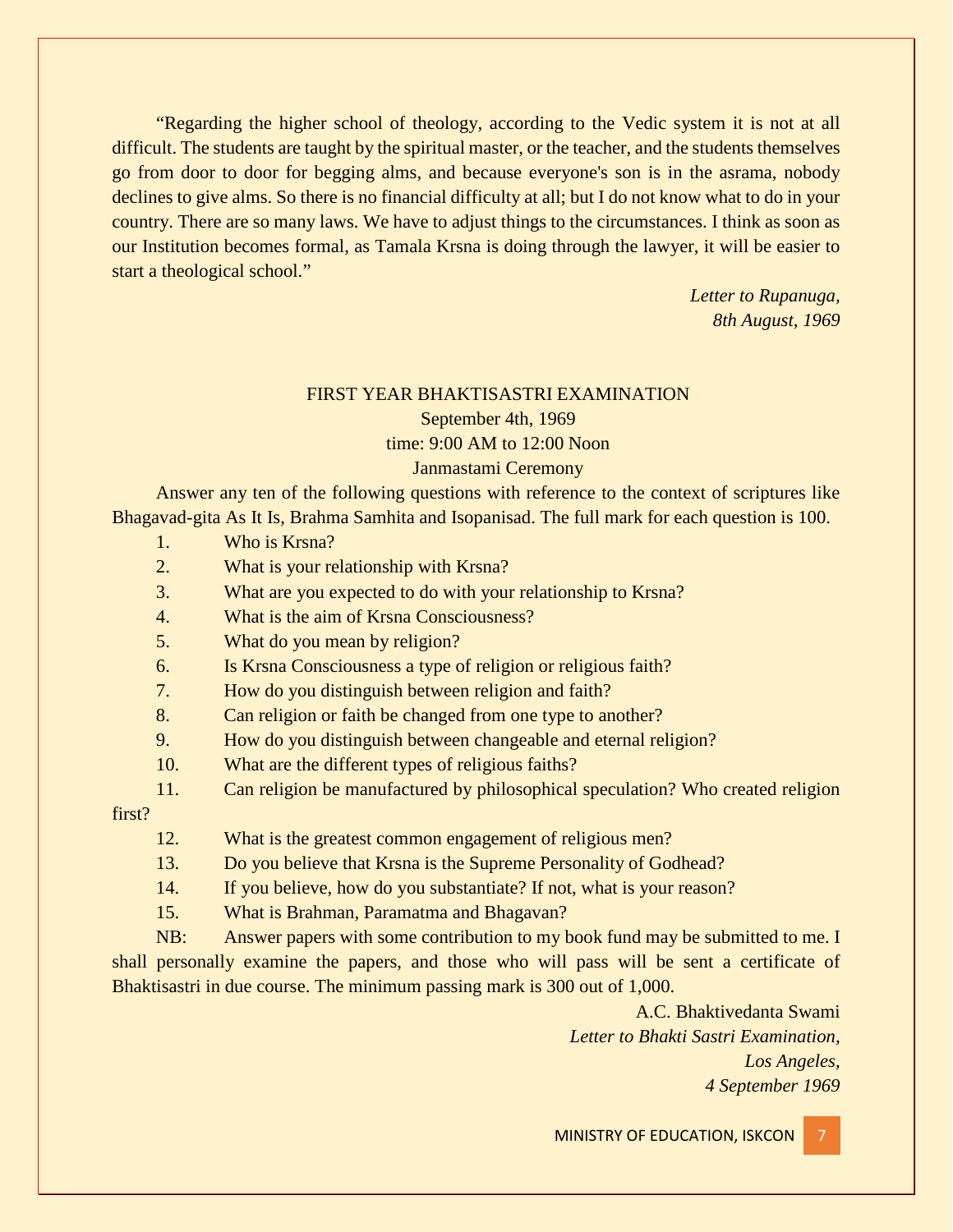"I am pleased to note that you will be giving four classes in Los Angeles universities this year, and everyone is welcome to appear in the Bhakti-sastri examination and take the title. But one must be acquainted with Krishna philosophy at least for one year. So the students may attend class for one year as you have already arranged, and if they learn this philosophy, even if they don't become initiated students, it will be a pleasure for us. Regarding the tests you are holding there in Los Angeles, keep them there, and when I return I shall see them personally."

> *Letter to Tamala Krsna Tittenhurst, 14 September 1969*

"You will read all these things in our book, the Nectar of Devotion, and Bhagavad-gītā also. You should read all these books and appear in the next year examination. Just like this year, so many boys have appeared. They're going to get the title Bhakti-śāstri. So utilize you life."

> *Initiation Lecture, London, August 22, 1971*

"This membership program is so nice that you can make members all over the world. So this temple should be subscribed by money raised all over the world and it must be very unique. The aim is to make it an international institute for taking perfect spiritual order of life; we shall give titles like Bachelor of Divinity, Master of Divinity, Doctor of Divinity. Besides that as I have already told you all several times in India, respectable gentlemen want to educate their children through the English medium. If we can organize such an institution as St. Xavier's College in Calcutta and Bombay and we can give them instruction through the English medium and raise them in a Krsna conscious culture, we shall get unlimited number of students from respectable families of India. Such institution will be very much welcome especially in Bombay and Delhi. So think over this matter how best to organize such an institution as St. Xavier's College. Our mission is solid. Our philosophy is not Utopian. Our men are being trained for exemplary character. So we shall have a unique position all over the world provided we stick to the principles, namely unflinching faith in spiritual master and Krsna, chanting not less than sixteen rounds regularly and following the regulative principles. Then our men will conquer all over the world."

> *Letter to Tamala and Gurudasa, 23rd August, 1971*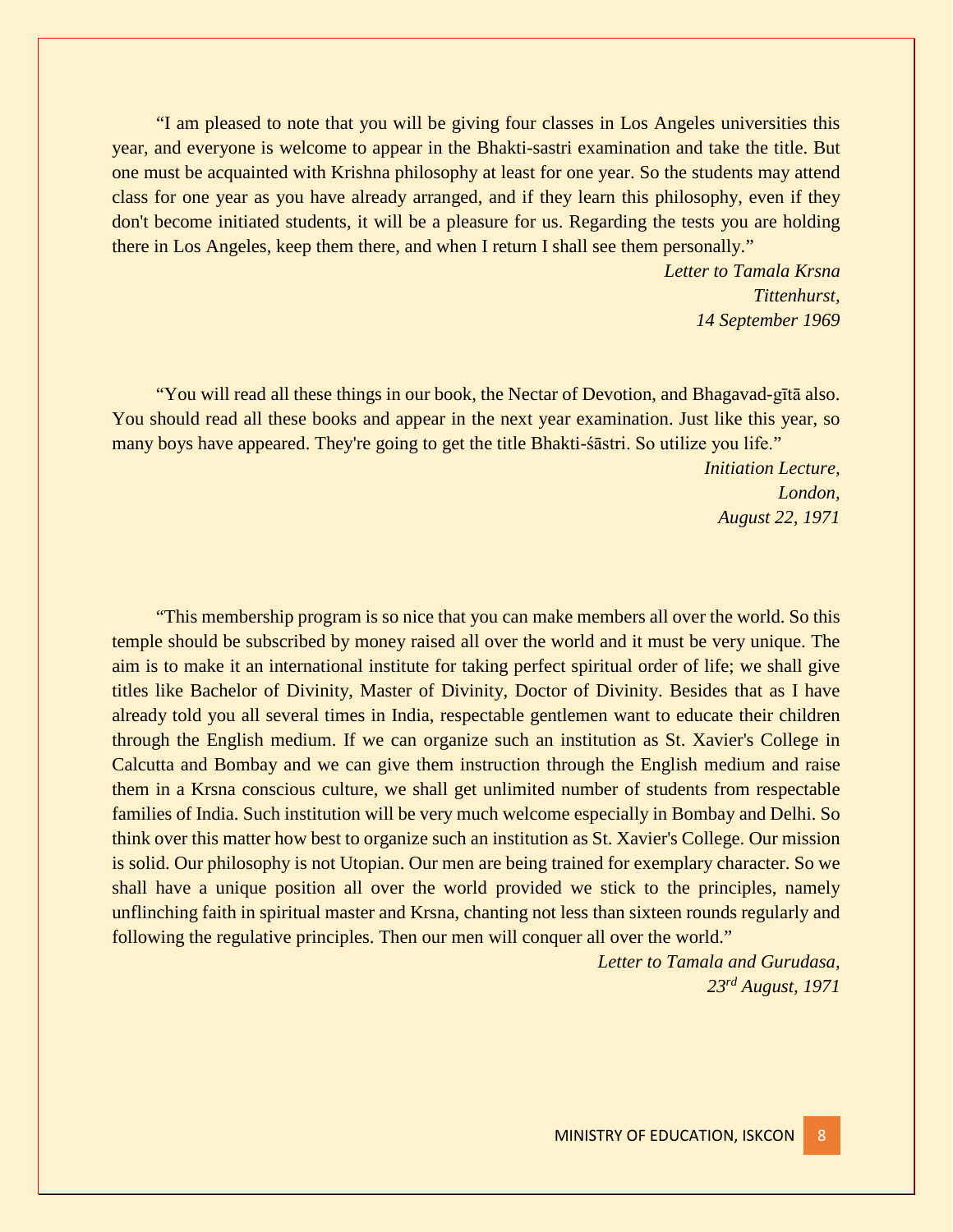"Syamasundara has passed on your telephone message that you wish to open a Vedic college or school of higher Krsna consciousness education there at Houston. That is not very much desirable. Actually, every center should be a college, and this is our training, singing, dancing, working, temple worship, like that... Try to understand the subject matter from different varieties or approaches. For example, we know from Bhagavad-gita that Krsna says He is the taste in water. Now try to understand just how Krsna is that taste in water, that is the high-class education."

> *Letter to Hrdayananda, 9th July, 1972*

"When mentioning your qualifications, you can also mention that you are a Bhakti-sastri from **ISKCON**"

> *Letter to Svarupa, Mauritius 24 October 1975*

"Your idea for the scholastic institution as discussed with you and Siddhasvarupa Maharaja is a very good idea. Now we have got so many books—almost 50 books of 400 pages—so this institution can be affiliated with some nearby university. Then the students will get their degrees of Bachelors and Post Graduates Ph.D.. We have enough matter to qualify a person in academic career. At least we can offer the degree of DD—Doctor of Divinity by affiliating ourselves with some neighboring recognized university."

> *Letter to Tusta Krsna Swami, 9th November, 1975*

"The Nectar of Instruction has come out very nice. It is very important and must be immediately read by all devotees. In the near future we shall introduce the Bhakti-sastri examination for second initiation and this shall be one of the required books of study. Anyone who reads it will immediately understand what Krishna Consciousness is."

> *Letter to Radhavallabha Nellore 5 January 1976*

"Shortly we shall be introducing the system of examinations for those students who are ready for second initiation as well as *sannyasa*. According to the degree, devotees will be expected to read and assimilate our different books."

> *Letter to Satsvarupa Nellore 5 January 1976*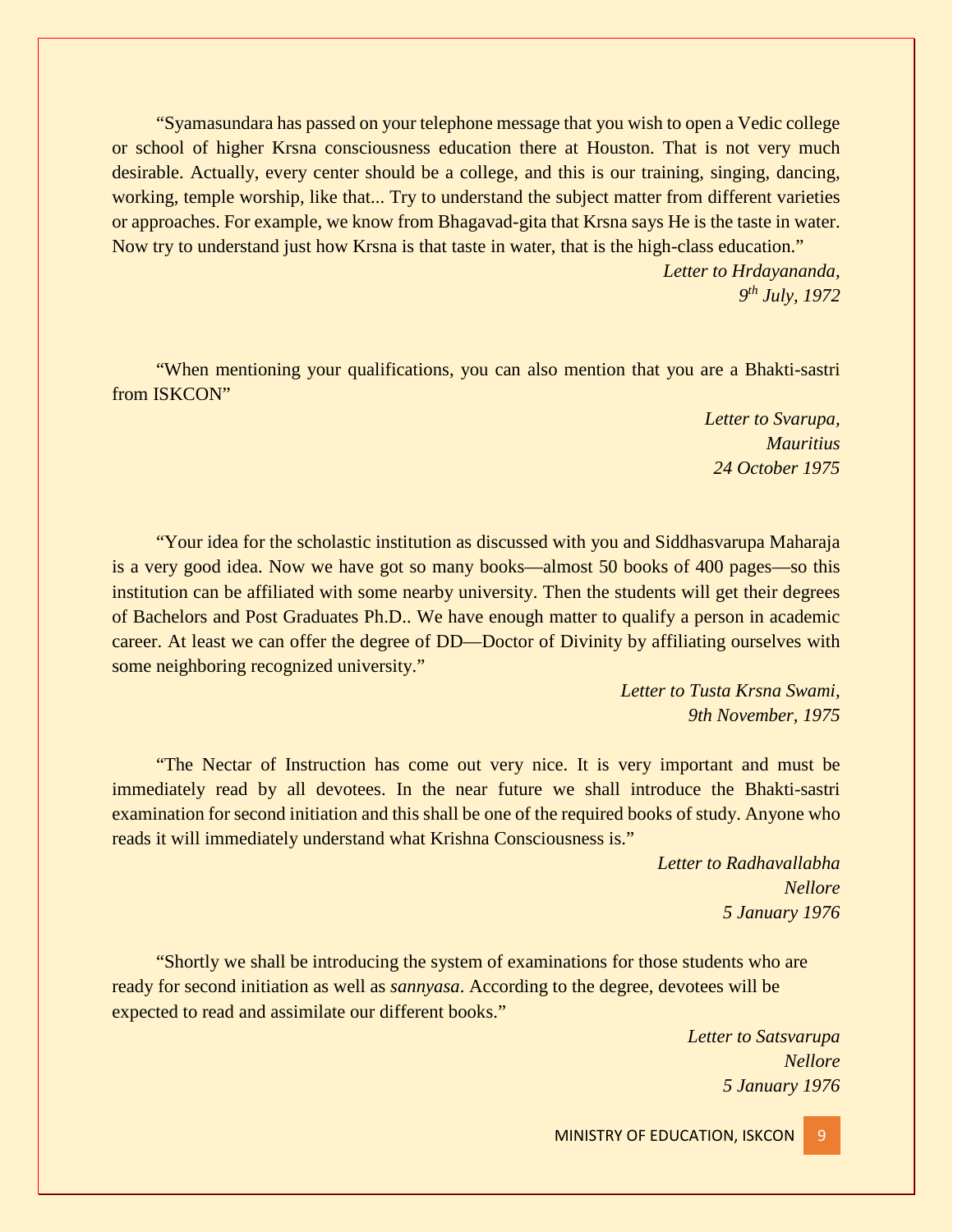"**Prabhupāda:** Whatever books we have got, it should be studied. Bhakti-śāstrī means Nectar of Devotion, Bhagavad-gītā, Nectar of Instruction, Beyond Death—in this way we select some ten books. That is bhakti-śāstrī.

**Acyutānanda:** So when will that…

**Prabhupāda:** Then we come to Bhāgavata, then we come to Caitanya-caritāmṛta, in this way. So from next year, unless one passes bhakti-śāstrī, he cannot be second initiated. First initiation is open for everyone. 'Come on. Chant Hare Kṛṣṇa.' That will purify him. Then let him understand what is bhakti."

> *Morning Walk Nellore January 6, 1976,*

### To All Governing Body Commissioners

Re: Examinations for awarding titles of Bhakti-sastri, Bhakti-vaibhava, Bhaktivedanta and Bhakti-sarvabhauma. Your response is requested immediately by Srila Prabhupada.

## Dear Prabhus,

Please accept my most humble obeisances. Srila Prabhupada has requested me to write you in regard to the above examinations which he wishes to institute. Here in India many persons often criticize our *sannyasis* and *brahmanas* as being unqualified due to insufficient knowledge of the scriptures. Factually, there are numerous instances when our *sannyasis* and *brahmanas* have fallen down often due to insufficient understanding of the philosophy. This should not be a point of criticism nor a reason for falldown, since Srila Prabhupada has mercifully made the most essential scriptures available to us in his books. The problem is that not all the devotees are carefully studying the books, the result being a fall down or at least unsteadiness.

His Divine Grace therefore wishes to institute examinations to be given to all prospective candidates for *sannyasa* and *brahmana* initiation. In addition he wishes that all present *sannyasis* and *brahmanas* also pass the examination. Awarding of these titles will be based upon the following books:

Bhakti-sastri - Bhagavad-gita, Nectar of Devotion, Nectar of Instruction, Isopanisad, Easy Journey To Other Planets, and all other small paperbacks, as well as Arcana-paddhati (a book to be compiled by Nitai Prabhu based on Hari-bhakti-vilasa on Deity worship);

Bhakti-vaibhava - All of the above plus the first six cantos of Srimad-Bhagavatam;

Bhaktivedanta - All of the above plus cantos 7 through 12 of Srimad-Bhagavatam;

Bhakti-sarvabhauma - All the above plus the entire Caitanya-caritamrta;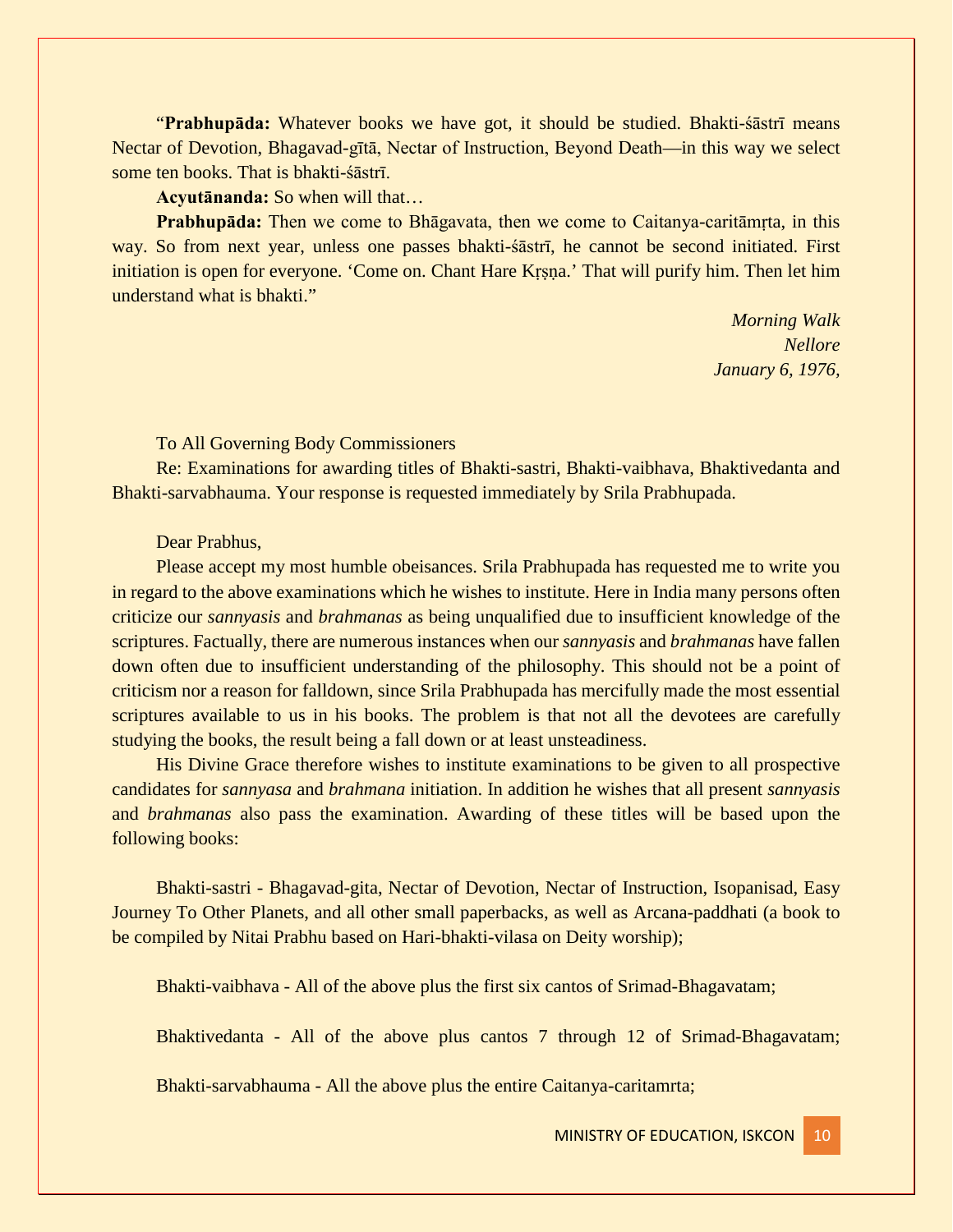Anyone wishing to be initiated as a *brahmana* will have to pass the Bhakti-sastri exam and anyone wishing to take *sannyasa* will have to pass the Bhaktivaibhava examination as well. This will prevent our Society from degrading to the level of so many other institutions where, in order to maintain the Temple, they accept all third class men as *brahmanas*. Any *sannyasis* or *brahmanas* already initiated who fail to pass the exams will be considered low class or less qualified. Anyone wishing to be 2nd initiated will sit for examination once a year at Mayapur. Answers will be in essay form and authoritative quotations will be given a bigger score. During the exams books may not be consulted.

Srila Prabhupada wishes to begin this program at this year's Mayapur meeting. He requests that you all send your opinions and comments here immediately so that everything may be prepared in time.

Hoping this meets you in the best of health and Krsna Consciousness.

Approved: Your servant, A.C. Bhaktivedanta Swami Tamala Krsna Goswami

Personal Secretary

*Letter to All Governing Body Commissioners, January 06, 1976*

"Also you must see that the *brahmanas* are given sufficient time to read the books. Soon we shall be introducing the Bhakti-sastri examination which all *brahmanas* will be expected to pass. It will be based on Bhagavad-gita, N. O. D., Nectar of Instruction, Isopanisad, and the small paperback books like Easy Journey. A *brahmana* should be *pandita*."

> *Letter to Brisakapi, Nellore, 7 January, 1976*

"We have got so many books now and I want all of my disciples to read them carefully. Soon we shall be instituting Bhakti-sastri examinations and all *brahmanas* will have to pass. So utilize whatever time you find to make a thorough study of my books. Then all your questions will be answered."

> *Letter to Upendra, Nellore, 7 January, 1976*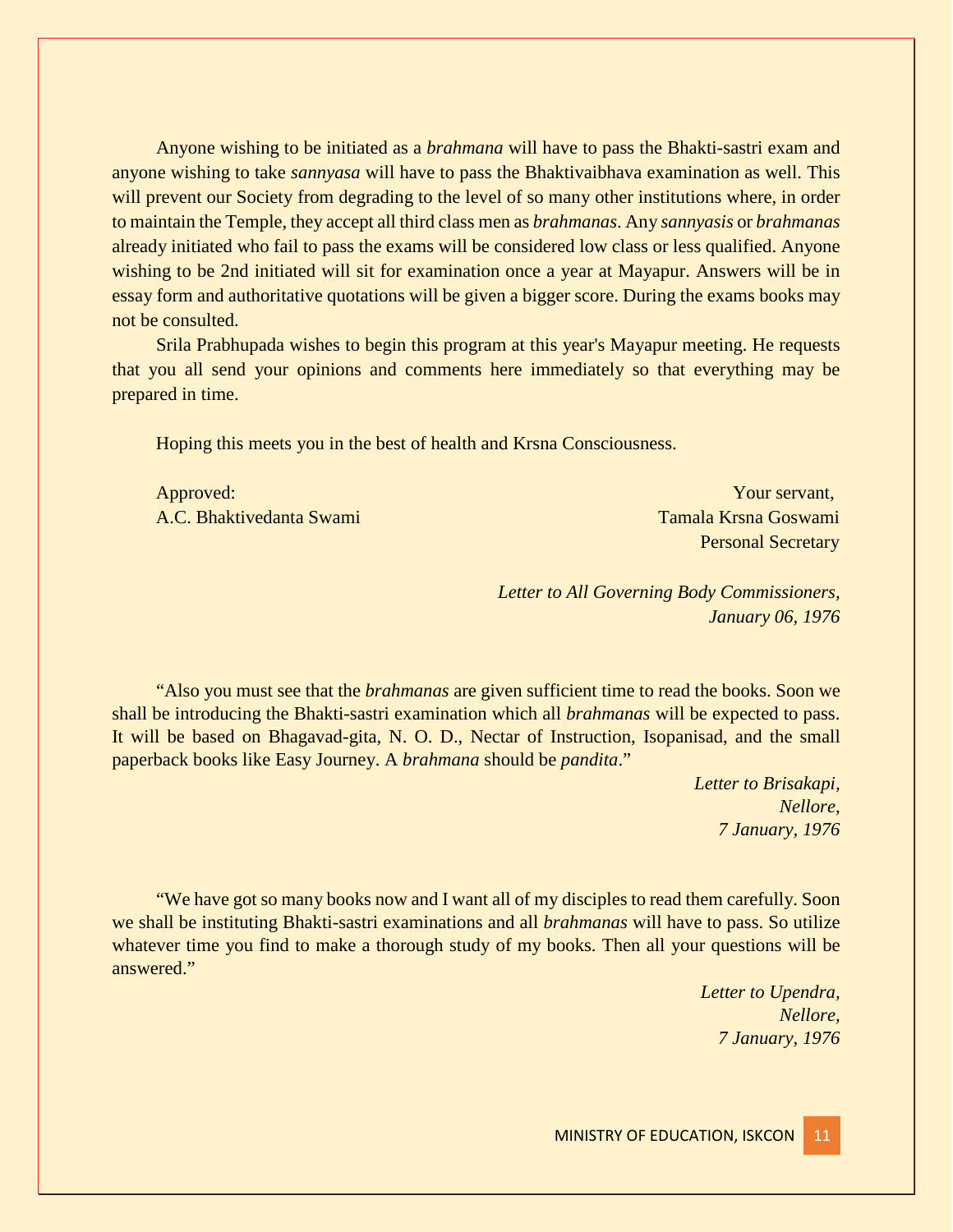"Now beginning from this year's Mayapur festival the devotees will begin preparing for Bhakti-sastri examination. Therefore we require a guidebook for Deity worship, Arcana-paddhati, based on Hari-bhakti-Vilasa. All *brahmanas* will be responsible to learn this book. I would like to have the manuscript ready as soon as possible, preferably my Gaura Purnima. If they pass the examination they will be awarded Bhakti-sastri certificate."

> *Letter to Nitai, Bombay, 9 January, 1976*

"Bhakti-sastri, Bhakti-vaibhava, Bhaktivedanta, and Bhakti-sarvabhauma. All our *brahmanas* and anyone wanting to become *brahmana*, will have to sit for examination once a year at Mayapur. They will be expected to know Bhagavad-gita, Nectar of Devotion, Nectar of Instruction, Sri Isopanisad, a book soon to be published on Deity worship, as well as all the small paperbacks. If they pass the examination they will be awarded Bhakti-sastri certificate. *Sannyasis* will be asked to sit for Bhakti-vaibhava examination which will include the first six cantos of Bhagavatam. In our Vedic Universities we will not encourage anyone to be merely a bookworm. There must be life — rising early in the morning, attending mangala arati, taking prasadam, etc." *Letter to Tusta Krsna,*

*Bombay, 9th January, 1976*

"I have also suggested for the GBC s consideration, that we introduce a system of examinations for the devotees to take. Sometimes there is criticism that our men are not sufficiently learned, especially the *brahmanas*. Of course second initiation does not depend upon passing an examination. How one has molded his life — chanting, attending arati, etc., these are essential. Still, *brahmana* means *pandita*. Therefore I am suggesting the following examinations: Bhaktisastri: (for all *brahmanas*) based on Bhagavad-gita, Sri Isopanisad, The Nectar of Devotion, Nectar of Instruction, and all the small paperbacks. Bhakti-vaibhava: the above plus first six Cantos of Srimad-Bhagavatam. Bhakti-vedanta: the above plus cantos 7-12 Srimad-Bhagavatam. Bhaktisarvabhauma: the above plus Caitanya-caritamrta. These titles can correspond to entrance, BA, MA, Ph.D. So just consider how to organize this Institute. At Mayapur we shall finalize everything."

> *Letter to Svarupa Damodara, 10th January, 1976*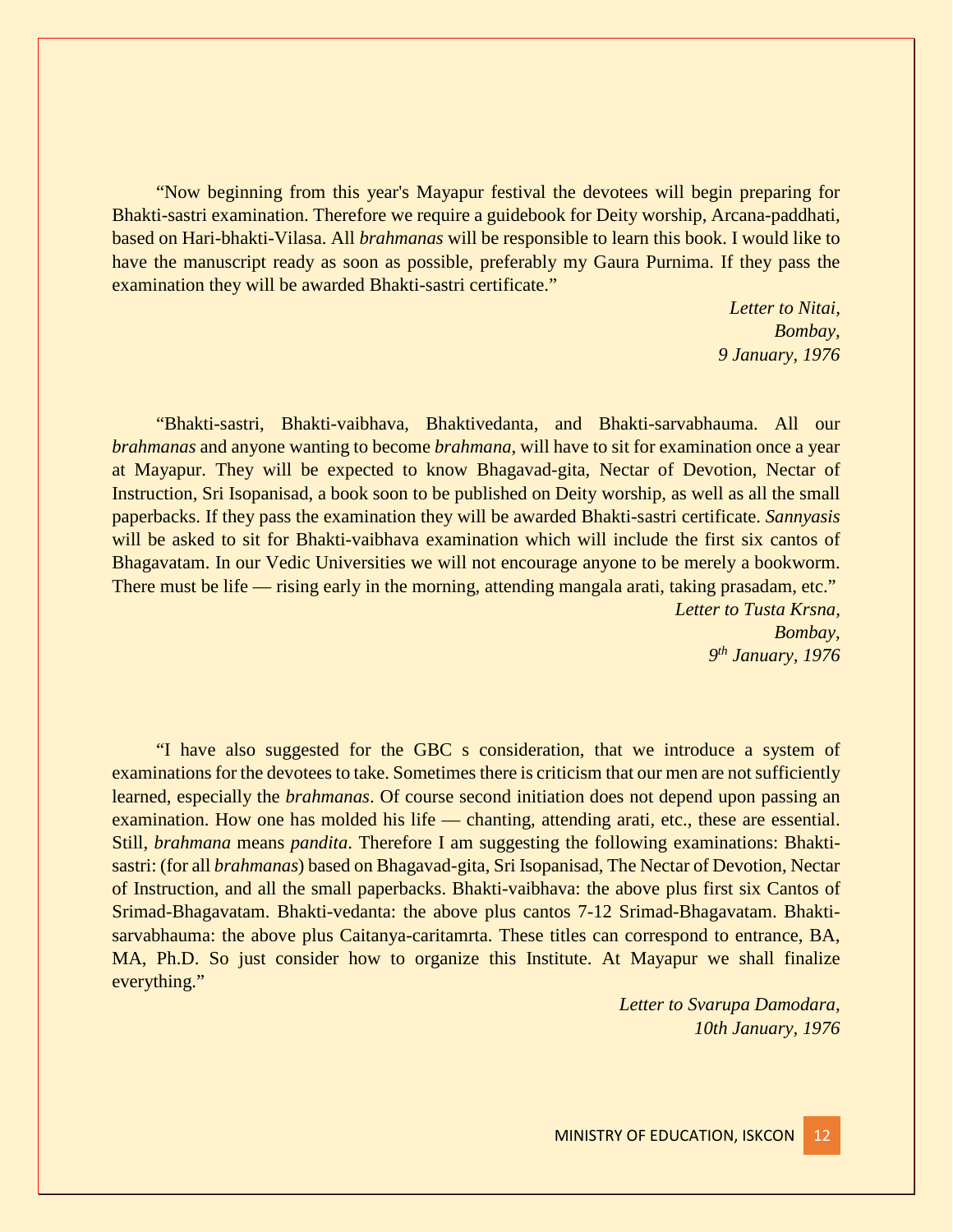"The *brahmins* must practice cleanliness, internally by chanting the Lord's glories and externally by bathing regularly. In addition the brahmanas should study carefully, especially Gita, Isopanisad, Nectar of Devotion and Nectar of Instruction as well as all the small paperbacks. Soon we will have yearly examinations for *brahmanas* based on these books and those who pass will be awarded Bhakti-sastri titles. *Brahmana* means *pandita*. Therefore I am suggesting examinations. Bhakti-sastri—(for all *brahmanas*) based on Bhagavad-gita, Sri Isopanisad, Nectar of Devotion, Nectar of Instruction, and all the small paper backs."

> *Letter to Locanananda, Bombay, 10 January, 1976*

"In addition they should regularly study Bhagavad-gita, Nectar of Devotion, Nectar of Instruction, Isopanisad and all the paperbacks because soon we shall be holding examinations based on these books for the *brahmanas*. Those who pass will be given the title Bhakti-sastri."

> *Letter to Bahudak, Bombay, 11 January, 1976*

"*Brahmin* also means *pandita*, so they must be able to support their preaching by quoting *sastric* references. Particularly, they should study Bhagavad-gita, Sri Isopanisad, Nectar of Devotion and Nectar of Instruction as well as all the small paperbacks. There will be a yearly examination for all *brahmins* based upon these books."

> *Letter to Yasomatinandana, Mayapur, 18th January, 1976*

"All of the leaders should study my books books very carefully, since now everyone will have to appear for the examination."

> *Letter to Jayatirtha, Mayapur, 22nd January, 1976*

"In the tentative course outlines some additions are as follows: In the philosophy section there should be a class dealing with all the Vaisnava philosophies (the four *sampradayas*). Music class can be based on the Sama-Veda. In the Political Science class Maharaja Prthu's life may also be studied. There should also be a discussion with the GBC regarding what titles should be awarded to students who pass."

*Letter to Svarupa Damodara,*